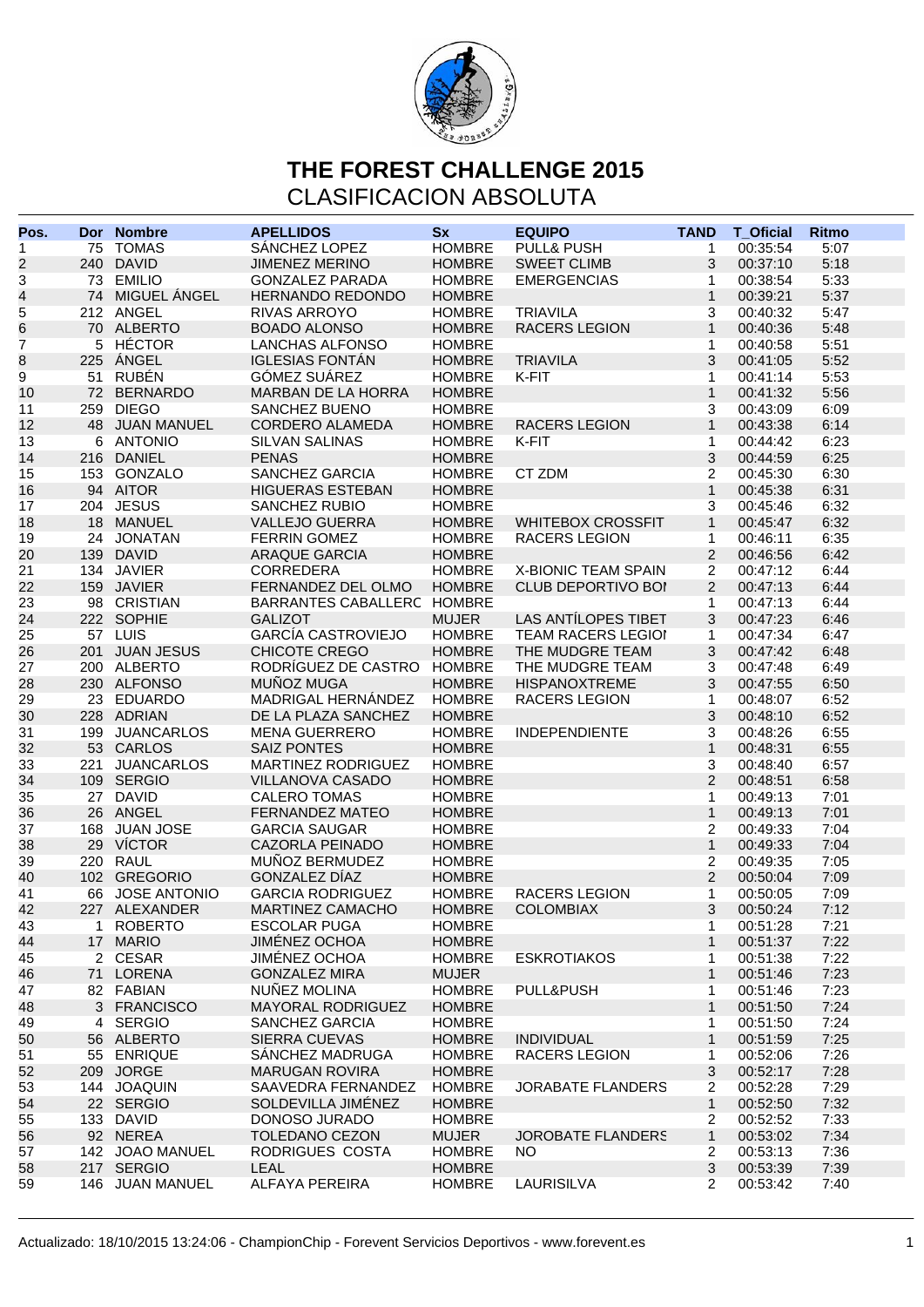

| Pos. | Dor Nombre          | <b>APELLIDOS</b>                    | <b>Sx</b>     | <b>EQUIPO</b>             | <b>TAND</b>    | <b>T_Oficial</b> | <b>Ritmo</b> |
|------|---------------------|-------------------------------------|---------------|---------------------------|----------------|------------------|--------------|
| 60   | 147 ADRIAN          | <b>GONZALEZ PALLIN</b>              | <b>HOMBRE</b> |                           | $\overline{2}$ | 00:53:42         | 7:40         |
| 61   | 78 RUBEN            | PEDROS TEJEDOR                      | <b>HOMBRE</b> | PULL & PUSH               | $\mathbf{1}$   | 00:53:49         | 7:41         |
| 62   | 195 ANGEL           | DE LUIS MORENO                      | <b>HOMBRE</b> |                           | 3              | 00:53:51         | 7:41         |
| 63   | 59 FERNANDO         | <b>GARCÍA CASTROVIEJO</b>           | <b>HOMBRE</b> | <b>TEAM RACERS LEGIOI</b> | $\mathbf{1}$   | 00:53:59         | 7:42         |
| 64   | 60 BORJA            | <b>BURGUILLO VARA</b>               | <b>HOMBRE</b> |                           | $\mathbf{1}$   | 00:53:59         | 7:42         |
| 65   | 215 KEVIN           | <b>GUTIÉRREZ SÁNCHEZ</b>            | <b>HOMBRE</b> | QRX                       | 3              | 00:54:03         | 7:43         |
| 66   | 93 LEYRE            | TOLEDANO CEZON                      | <b>MUJER</b>  | LA LE LI LO LU            | $\mathbf{1}$   | 00:54:08         | 7:44         |
| 67   | 167 SERGIO          | <b>BELLON DE CASTRO</b>             | <b>HOMBRE</b> |                           | 2              | 00:54:22         | 7:46         |
| 68   | 103 SUAM            | <b>BARRANTES SANZ</b>               | <b>HOMBRE</b> |                           | 2              | 00:54:28         | 7:46         |
| 69   | 11 FELIPE           | PLAZA SOTO                          | <b>HOMBRE</b> |                           | $\mathbf{1}$   | 00:54:45         | 7:49         |
| 70   | 13 JUAN JOSE        | SANCHEZ GARCIA                      | <b>HOMBRE</b> |                           | 1              | 00:54:45         | 7:49         |
| 71   | 8 ANGEL             | <b>SANCHEZ TORIBIO</b>              | <b>HOMBRE</b> |                           | $\mathbf{1}$   | 00:54:45         | 7:49         |
| 72   | 50 ALBERTO          | <b>GONZALEZ MOLINERO</b>            | <b>HOMBRE</b> |                           | 1              | 00:54:45         | 7:49         |
| 73   | 99 ANOUSKA          | <b>BENITEZ ALCORCON</b>             | <b>MUJER</b>  |                           | $\mathbf{1}$   | 00:55:10         | 7:52         |
| 74   | 61 TAMARA           | <b>MARTIN TEJEDOR</b>               | <b>MUJER</b>  |                           | 1              | 00:55:10         | 7:52         |
| 75   | 108 CESAR           | <b>JIMENEZ INFANTES</b>             | <b>HOMBRE</b> |                           | $\overline{2}$ | 00:55:11         | 7:53         |
| 76   | 162 OSCAR           | <b>SAN JUAN</b>                     | <b>HOMBRE</b> | LOS ALLÁ QUE VAMOS        | $\overline{2}$ | 00:55:31         | 7:55         |
| 77   | 127 KAMIL           | <b>FEREN WYPYCH</b>                 | <b>HOMBRE</b> |                           | $\overline{c}$ | 00:55:58         | 7:59         |
| 78   | 52 DAVID            | RUEDAS SOBRINO                      | <b>HOMBRE</b> |                           | 1              | 00:56:14         | 8:02         |
| 79   | 249 FERMIN          | ARENAS CASTAÑO                      | <b>HOMBRE</b> |                           | 3              | 00:56:19         | 8:02         |
| 80   | 213 MERCEDES        | <b>FONTAN HERNANDEZ</b>             | <b>MUJER</b>  | <b>TRIAVILA</b>           | 3              | 00:56:38         | 8:05         |
| 81   | 196 FERNANDO        | <b>CABEZAS GABALDON</b>             | <b>HOMBRE</b> | AFI TORREJON DE AR        | 3              | 00:56:39         | 8:05         |
| 82   | 166 KHALIL          | <b>BARQAWI</b>                      | <b>HOMBRE</b> | LOS ALLA QUE VAMOS        | $\overline{2}$ | 00:56:42         | 8:06         |
| 83   | 30 JESÚS            | MORENO IZQUIERDO                    | <b>HOMBRE</b> |                           | $\mathbf{1}$   | 00:56:58         | 8:08         |
| 84   | 105 JONATHAN        | <b>MARCHENA GARCIA</b>              | <b>HOMBRE</b> |                           | 2              | 00:56:58         | 8:08         |
| 85   | 49 CRISTÓBAL        | LLAVERO MOLERO                      | <b>HOMBRE</b> | <b>TOLETVM RACERS</b>     | $\mathbf{1}$   | 00:57:05         | 8:09         |
| 86   | 96 ROCIO            | SÁNCHEZ ALONSO                      | <b>MUJER</b>  | AFI                       | 1              | 00:57:11         | 8:10         |
| 87   | 136 RUBEN SEBASTIAI | NINOFF AVERASTURI                   | <b>HOMBRE</b> |                           | $\overline{2}$ | 00:57:20         | 8:11         |
| 88   | 169 ALVARO          | SANZ ARRANZ                         | <b>HOMBRE</b> | <b>ESPARTANOS HACENI</b>  | $\overline{2}$ | 00:57:31         | 8:13         |
| 89   | 226 JORGE           | <b>MONTANO ROMERO</b>               | <b>HOMBRE</b> |                           | 3              | 00:57:32         | 8:13         |
| 90   | 229 ANGEL           | <b>CALERO TOMAS</b>                 | <b>HOMBRE</b> |                           | 3              | 00:58:49         | 8:24         |
| 91   | 202 JAVIER          | AGUIRRE GARCÍA                      | <b>HOMBRE</b> | THE MUDGRE TEAM           | 3              | 00:59:00         | 8:25         |
| 92   | 165 JHONNY ALEXAND  | <b>HUERTAS</b>                      | <b>HOMBRE</b> | LOS ALLA QUE VAMOS        | $\overline{2}$ | 01:00:06         | 8:35         |
| 93   | 164 ELIECID         | <b>HUERTAS</b>                      | <b>HOMBRE</b> | LOS ALLÁ QUE VAMOS        | 2              | 01:00:08         | 8:35         |
| 94   | 64 NURY MELVA       | <b>ALVAREZ RINCON</b>               | <b>MUJER</b>  | RACERS LEGIÓN             | 1              | 01:00:09         | 8:35         |
| 95   | 12 MIGUEL           | <b>MARTINEZ NAVARRO</b>             | <b>HOMBRE</b> |                           | $\mathbf{1}$   | 01:00:45         | 8:40         |
| 96   | 258 SERGIO          | <b>MONTIEL DUARTE</b>               | <b>HOMBRE</b> |                           | 3              | 01:01:38         | 8:48         |
| 97   | 176 RICARDO         | <b>TORIBIO MANSO</b>                | <b>HOMBRE</b> | <b>MATULANGA TEAM</b>     | 2              | 01:01:45         | 8:49         |
| 98   | 138 JORGE           | DE LA FUENTE RIGOL                  | <b>HOMBRE</b> |                           | $\overline{2}$ | 01:01:55         | 8:50         |
| 99   | 141 MARTA           | PEREZ LITRAN                        | <b>MUJER</b>  |                           | 2              | 01:02:19         | 8:54         |
| 100  | 46 JESUS            | VAZQUEZ DIAZ                        | <b>HOMBRE</b> |                           | 1              | 01:02:29         | 8:55         |
| 101  | 45 ESTHER           | RODRIGUEZ SANZ                      | <b>MUJER</b>  | <b>PINTO</b>              | $\mathbf{1}$   | 01:02:29         | 8:55         |
| 102  | 47 AURORA           | RODRIGUEZ SANZ                      | <b>MUJER</b>  |                           | $\mathbf{1}$   | 01:02:29         | 8:55         |
| 103  | 69 MARIA ISABEL     | <b>CALLE CORRALES</b>               | <b>MUJER</b>  | <b>TEAM RACERS LEGIOI</b> | $\mathbf{1}$   | 01:03:13         | 9:01         |
| 104  | 10 BELEN            | <b>CUESTA DE PABLO</b>              | <b>MUJER</b>  |                           | 1              | 01:03:22         | 9:03         |
| 105  | 118 MIGUEL ANGEL    | ARROYO MOLERO                       | <b>HOMBRE</b> |                           | $\overline{2}$ | 01:04:14         | 9:10         |
| 106  | 188 CARLOS          | <b>GALLEGO GONZALEZ</b>             | <b>HOMBRE</b> |                           | 3              | 01:04:15         | 9:10         |
| 107  | 187 MARIO           | LOPEZ-REY BARBERA                   | <b>HOMBRE</b> |                           | 3              | 01:04:15         | 9:10         |
| 108  | 208 CARLOS          | CALZADA CONDE                       | <b>HOMBRE</b> |                           | 3              | 01:04:15         | 9:10         |
| 109  | 214 FRANCISCO SANT  | CARBAJOSA MONCADA                   | <b>HOMBRE</b> |                           | 3              | 01:04:16         | 9:10         |
| 110  | 247 TATIANA         | <b>MUSITU MARTINEZ</b>              | <b>MUJER</b>  |                           | 3              | 01:04:17         | 9:11         |
| 111  | 119 ROCIO           | <b>MARCOS ROMERO</b>                | <b>MUJER</b>  |                           | $\overline{c}$ | 01:04:28         | 9:12         |
| 112  | 107 VANESSA         | <b>BORBA MOREIRA</b>                | <b>MUJER</b>  | KETTELEBELLS OF HE        | $\overline{2}$ | 01:04:29         | 9:12         |
| 113  | 106 RUBEN           | LOPEZ JUAREZ                        | <b>HOMBRE</b> | KETTELEBELLS OF HE        | $\sqrt{2}$     | 01:04:36         | 9:13         |
| 114  | 120 RAUL            | <b>MARTINEZ ROMERO</b>              | <b>HOMBRE</b> |                           | $\overline{2}$ | 01:04:37         | 9:13         |
| 115  | 210 DESIRE          | <b>GALLEGO GONZALEZ</b>             | <b>MUJER</b>  |                           | 3              | 01:04:37         | 9:13         |
| 116  | 121 JORGE           | <b>GARCIA DE OPAZO</b>              | <b>HOMBRE</b> | PELOTÓN DE HIERRO         | 2              | 01:05:20         | 9:20         |
| 117  |                     | 132 FRANCISCO JAVIE CASTAÑAR TOBÍAS | <b>HOMBRE</b> | PELOTÓN DE HIERRO         | $\overline{2}$ | 01:05:20         | 9:20         |
| 118  | 122 LAURA           | ROBLES BERBEL                       | <b>MUJER</b>  | PELOTÓN DE HIERRO         | $\overline{2}$ | 01:05:20         | 9:20         |
|      |                     |                                     |               |                           |                |                  |              |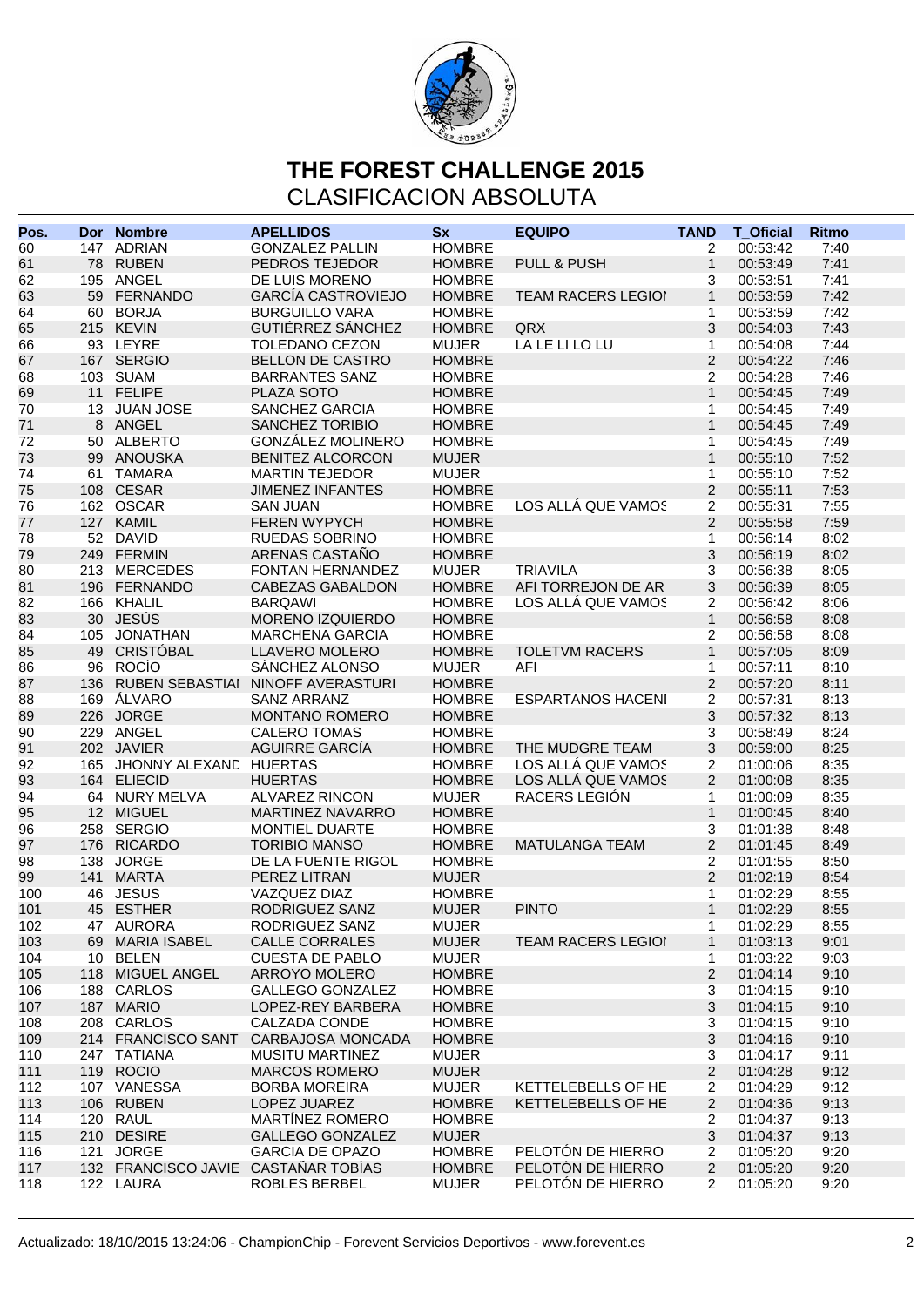

| Pos. | Dor         | <b>Nombre</b>      | <b>APELLIDOS</b>                      | <b>Sx</b>     | <b>EQUIPO</b>            | <b>TAND</b>    | <b>T_Oficial</b> | <b>Ritmo</b> |
|------|-------------|--------------------|---------------------------------------|---------------|--------------------------|----------------|------------------|--------------|
| 119  |             | 135 VICTOR JOSE    | <b>BLAS MORAIS</b>                    | <b>HOMBRE</b> | PELOTON DE HIERRO        | 2              | 01:05:21         | 9:20         |
| 120  | 231         | EMILIO J.          | ONCINA BORREGO                        | <b>HOMBRE</b> |                          | 2              | 01:05:55         | 9:25         |
| 121  |             | 182 BEATRIZ        | PRIETO GASTÓN                         | <b>MUJER</b>  | <b>ICE CREAM LADIES</b>  | 2              | 01:05:55         | 9:25         |
| 122  |             | 232 RAFAEL         | TERÁN PÉREZ                           | <b>HOMBRE</b> |                          | $\overline{2}$ | 01:05:56         | 9:25         |
| 123  |             | 183 BEATRIZ        | SÁNCHEZ GÓMEZ                         | <b>MUJER</b>  | <b>ICE CREAM LADIES</b>  | $\overline{2}$ | 01:05:57         | 9:25         |
| 124  |             | 131 LUIS ENRIQUE   | RIVERO DE LAS HERAS                   | <b>HOMBRE</b> |                          | 2              | 01:06:12         | 9:27         |
| 125  |             | 129 DAVID          | <b>CALLEJO HERRERO</b>                | <b>HOMBRE</b> |                          | 2              | 01:06:13         | 9:27         |
| 126  |             | 130 EDUARDO        | <b>CANO BALBOA</b>                    | <b>HOMBRE</b> |                          | 2              | 01:06:13         | 9:27         |
| 127  |             | 123 BÁRBARA        | <b>BONILLO LÓPEZ</b>                  | <b>MUJER</b>  |                          | $\overline{2}$ | 01:06:26         | 9:29         |
| 128  |             | 124 SANDRA         | PEINADO PÉREZ                         | <b>MUJER</b>  |                          | $\overline{2}$ | 01:06:26         | 9:29         |
| 129  |             | 145 JESUS MANUEL   | <b>GARCIA IZQUIERDO</b>               | <b>HOMBRE</b> |                          | 2              | 01:06:26         | 9:29         |
| 130  |             | 253 BEATRIZ        | DEL CASTILLO FLORES                   | <b>MUJER</b>  |                          | $\mathbf{3}$   | 01:06:56         | 9:33         |
| 131  |             | 255 FCO JAVIER     | ARENAS HUERTA                         | <b>HOMBRE</b> |                          | 3              | 01:06:56         | 9:33         |
| 132  |             | 256 JUAN CARLOS    | <b>ARENAS HUERTA</b>                  | <b>HOMBRE</b> |                          | 3              | 01:06:58         | 9:34         |
| 133  |             | 254 ANTONIO        | <b>BLASCO ARENAS</b>                  | <b>HOMBRE</b> |                          | 3              | 01:06:59         | 9:34         |
| 134  |             | 236 ANA RAQUEL     | <b>CUERVA MAYOR</b>                   | <b>MUJER</b>  |                          | 3              | 01:07:20         | 9:37         |
| 135  |             | 237 ROCIO          | <b>ARROYO GUTIERREZ</b>               | <b>MUJER</b>  |                          | 3              | 01:07:20         | 9:37         |
| 136  |             | 233 BELEN          | SÁNCHEZ ALBA                          | <b>MUJER</b>  |                          | 3              | 01:07:21         | 9:37         |
| 137  |             | 126 JORGE          | SANCHEZ MUÑOZ                         | <b>HOMBRE</b> | TOTEM 4X4 - AJ CARS      | 2              | 01:07:22         | 9:37         |
| 138  |             | 125 OLIVER         | CHICO MUÑOZ                           | <b>HOMBRE</b> | TOTEM 4X4 - AJ CARS      | 2              | 01:07:22         | 9:37         |
| 139  |             | 81 DANIEL          | BERNARDOS BUENO                       | <b>HOMBRE</b> | PULLANDPUSH              | 1              | 01:07:29         | 9:38         |
| 140  |             | 76 JUAN MANUEL     | PEDRÓS TEJEDOR                        | <b>HOMBRE</b> | PULL&PUSH                | $\mathbf{1}$   | 01:07:30         | 9:38         |
| 141  |             | 77 JAVIER          | <b>MEDINA CAMPOS</b>                  | <b>HOMBRE</b> | PULL & PUSH              | 1              | 01:07:30         | 9:38         |
| 142  |             | 80 ALICIA          | ÁLVAREZ SÁNCHEZ                       | <b>MUJER</b>  | PULL&PUSH                | $\mathbf{1}$   | 01:07:31         | 9:38         |
| 143  |             | 203 JAVIER         | MARTINEZ LÓPEZ                        | <b>HOMBRE</b> | THE MUDGRE TEAM          | 3              | 01:08:11         | 9:44         |
| 144  |             | 193 SERGIO         | PARRILLA RODRIGUEZ                    | <b>HOMBRE</b> |                          | 3              | 01:08:11         | 9:44         |
| 145  |             | 192 ERIKA          | LOPEZ ESTEBAN                         | <b>MUJER</b>  |                          | 3              | 01:08:11         | 9:44         |
| 146  |             | 242 ALVARO         | <b>BRAVO DOMINGUEZ</b>                | <b>HOMBRE</b> |                          | 3              | 01:08:14         | 9:44         |
| 147  |             | 197 EDUARDO        | DEL VISO LOPEZ                        | <b>HOMBRE</b> | <b>VON</b>               | 3              | 01:09:49         | 9:58         |
| 148  |             | 198 JORGE          | <b>BLAZQUEZ LAPUENTE</b>              | <b>HOMBRE</b> | <b>VON</b>               | 3              | 01:09:50         | 9:58         |
| 149  |             | 245 GUILLERMO      | GIMENO SAN JOSÉ                       | <b>HOMBRE</b> |                          | 3              | 01:10:32         | 10:04        |
| 150  |             |                    | 246 FRANCISCO JAVIE CAMARERO HERNANDO | <b>HOMBRE</b> |                          | 3              | 01:10:32         | 10:04        |
| 151  |             | 244 MONICA         | BERROZPE SANJUAN                      | <b>MUJER</b>  |                          | 3              | 01:10:33         | 10:04        |
| 152  |             | 207 JUAN CARLOS    | HERNANDEZ MARUGAN                     | <b>HOMBRE</b> |                          | 3              | 01:10:59         | 10:08        |
| 153  |             | 206 RAQUEL         | <b>GALLO RONCERO</b>                  | <b>MUJER</b>  |                          | 3              | 01:10:59         | 10:08        |
| 154  |             | 42 FERNANDO        | <b>LLANEZA PARDILLOS</b>              | <b>HOMBRE</b> |                          | $\mathbf{1}$   | 01:11:07         | 10:09        |
| 155  |             | 44 ANDREA          | LÓPEZ ROSINGANA                       | <b>MUJER</b>  |                          | 1              | 01:11:08         | 10:09        |
| 156  |             | 43 RICARDO         | DE LA COBA SUAREZ                     | <b>HOMBRE</b> |                          | $\mathbf{1}$   | 01:11:10         | 10:10        |
| 157  |             | 251 JORGE MANUEL   | <b>RUGERO GOMAR</b>                   | <b>HOMBRE</b> | <b>CROSSFIT PONFERRA</b> | 3              | 01:11:16         | 10:10        |
| 158  |             | 252 FERNANDO ANTOI | RUGERO GOMAR                          | <b>HOMBRE</b> | <b>CROSSFIT PONFERRA</b> | 3              | 01:11:16         | 10:10        |
| 159  |             | 250 MARIA          | <b>GARCIA CAÑUETO</b>                 | <b>MUJER</b>  |                          | 3              | 01:11:16         | 10:10        |
| 160  | $7^{\circ}$ | <b>ENRIQUE</b>     | <b>MIRANDA BARRUETA</b>               | <b>HOMBRE</b> |                          | $\mathbf{1}$   | 01:11:17         | 10:11        |
| 161  |             | 156 ESTHER         | CANALEJO BERMEJO                      | <b>MUJER</b>  |                          | $\overline{c}$ | 01:11:37         | 10:13        |
| 162  |             | 157 ALVARO         | <b>GARCIA LOPEZ</b>                   | <b>HOMBRE</b> |                          | $\overline{2}$ | 01:11:37         | 10:13        |
| 163  |             | 170 CARLOS         | <b>VILLA CARMONA</b>                  | <b>HOMBRE</b> | <b>ESPARTANOS HACENI</b> | 2              | 01:11:37         | 10:13        |
| 164  |             | 205 DIVA           | ALBERTOS CUENCA                       | <b>MUJER</b>  |                          | $\mathbf{1}$   | 01:11:37         | 10:13        |
| 165  |             | 140 ALEXANDRA      | <b>MARTINEZ</b>                       | <b>MUJER</b>  |                          | $\overline{c}$ | 01:11:41         | 10:14        |
| 166  |             | 128 AZUCENA        | <b>CARRASCO TORREGROS</b>             | <b>MUJER</b>  |                          | $\overline{2}$ | 01:11:51         | 10:15        |
| 167  |             | 9 JORGE            | <b>BORQUE LIÑAN</b>                   | <b>HOMBRE</b> |                          | 1              | 01:11:54         | 10:16        |
| 168  |             | 95 CRISTINA        | DURÁN MARTÍNEZ                        | <b>MUJER</b>  |                          | 1              | 01:11:56         | 10:16        |
| 169  |             | 177 LUIS           | <b>VILLACASTIN CANDIL</b>             | <b>HOMBRE</b> | <b>MATULANGA TEAM</b>    | $\overline{c}$ | 01:11:58         | 10:16        |
| 170  |             | 112 RAUL           | SANCHEZ MANSO                         | <b>HOMBRE</b> | MATULANGA TEAM           | $\overline{c}$ | 01:11:58         | 10:16        |
| 171  |             | 175 VICTOR         | <b>GARCIA MARTIN</b>                  | <b>HOMBRE</b> | MATULANGA TEAM           | 2              | 01:11:58         | 10:16        |
| 172  |             | 79 GEMA CARLA      | <b>TUDANCA CAPON</b>                  | <b>MUJER</b>  | PULL & PUSH              | $\mathbf{1}$   | 01:11:58         | 10:16        |
| 173  |             | 178 RICARDO        | <b>TORIBIO BERLANAS</b>               | <b>HOMBRE</b> | MATULANGA TEAM           | 2              | 01:11:59         | 10:17        |
| 174  |             | 174 SHEILA         | <b>VARELA LUJAN</b>                   | <b>MUJER</b>  | MATULANGA TEAM           | 2              | 01:11:59         | 10:17        |
| 175  |             | 137 CAROLINA       | <b>BLASCO MORENO</b>                  | <b>MUJER</b>  |                          | 2              | 01:12:19         | 10:19        |
| 176  |             | 143 ADRIANA        | <b>FERRO FERNANDEZ</b>                | <b>MUJER</b>  |                          | $\overline{2}$ | 01:12:19         | 10:19        |
| 177  |             | 21 CARLOS          | ALVAREZ ELÓSEGUI                      | <b>HOMBRE</b> |                          | 1              | 01:12:20         | 10:20        |